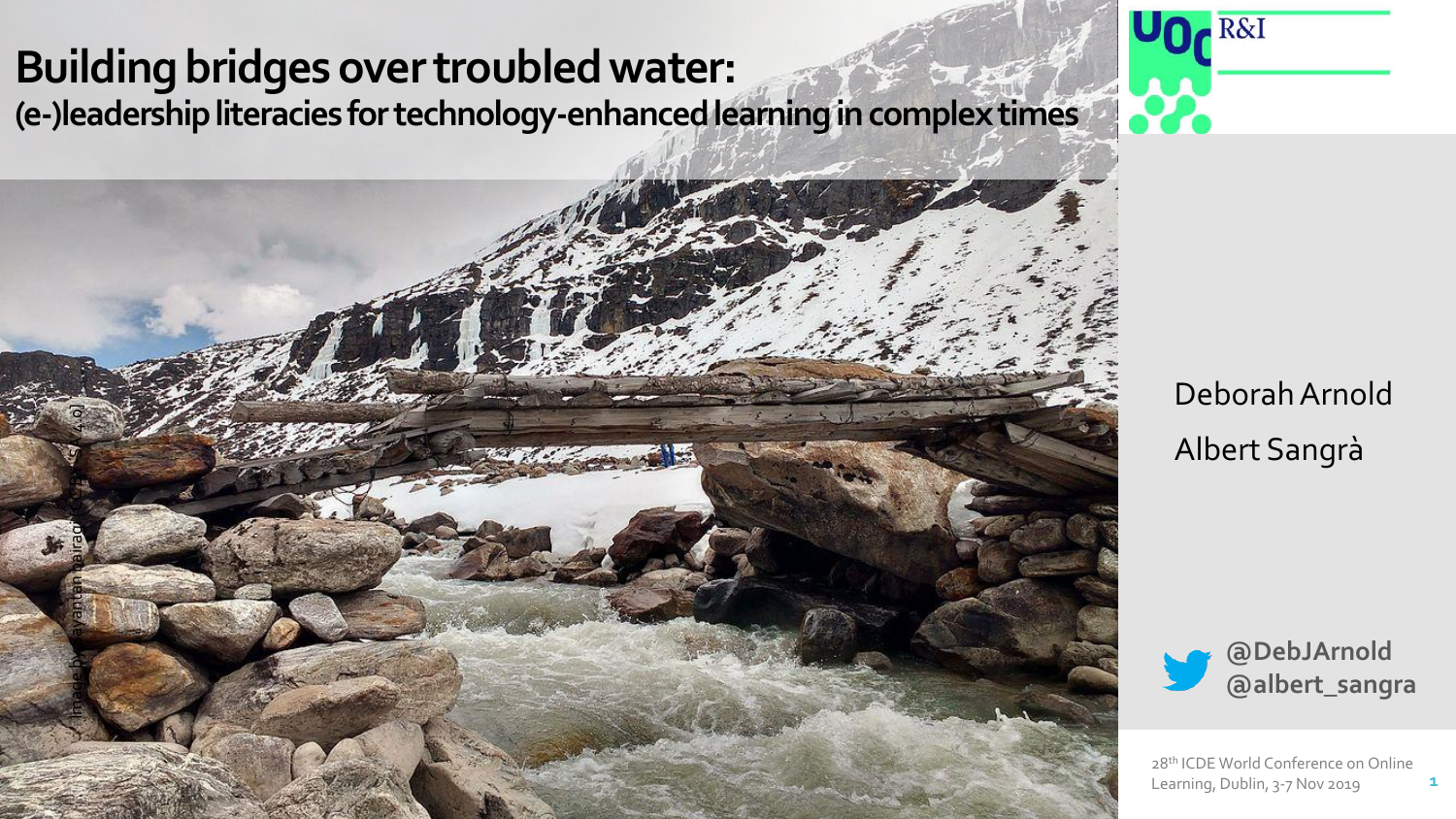

# water? **Living and surviving (or thriving) in a VUCA\* world?**

- **Diversification of student population**
- **Value of degrees in question**
- **Environmental and ethical challenges**
- **Commodification of HE**
- **Private sector (ed)tech**

## **\*Volatile, Uncertain, Complex, Ambiguous**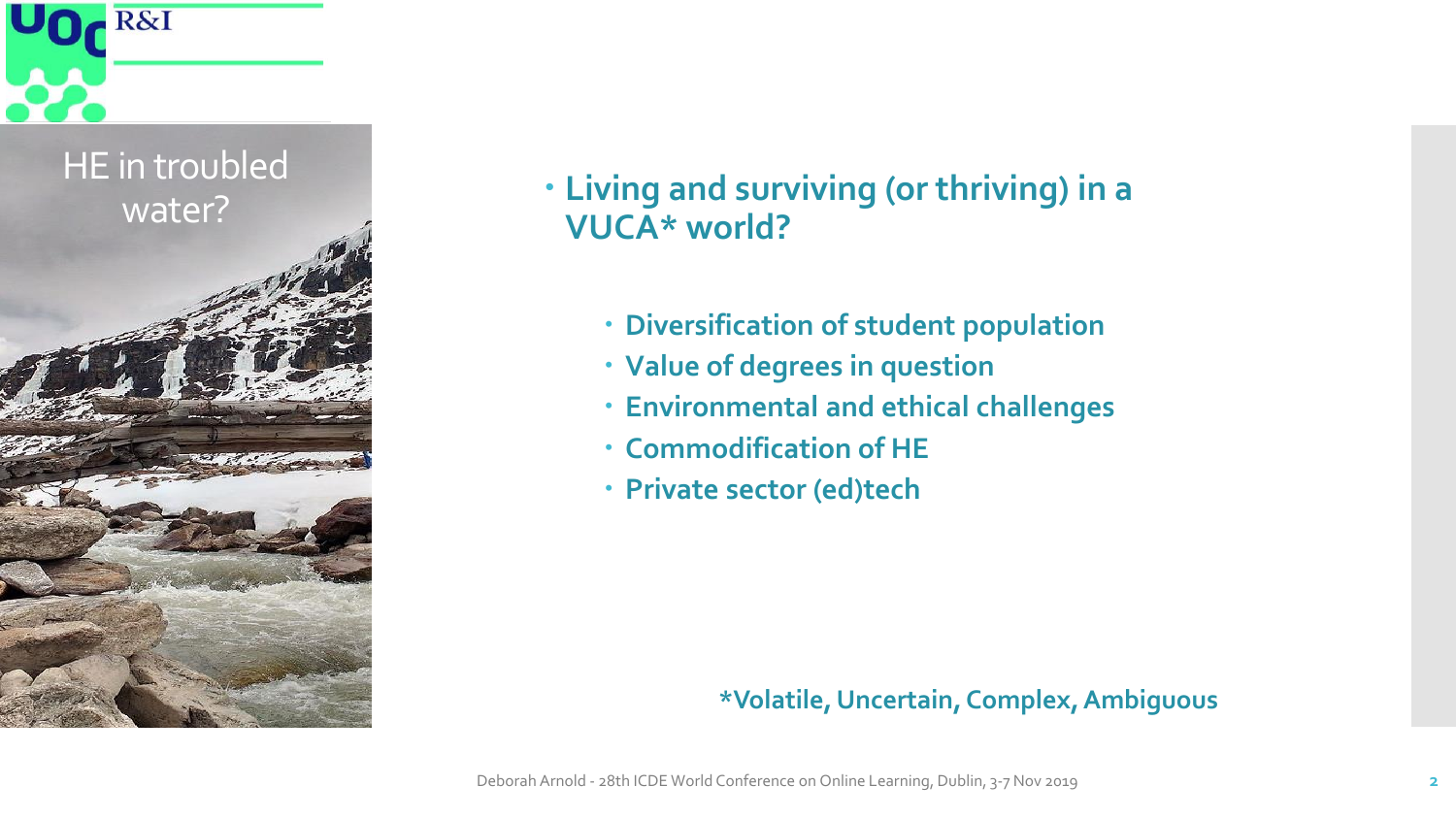

## **Observed in a French HEI:**

- **Edtech = business as usual**
	- Lecture capture
	- · MOOCs
	- LMS as content repository
- **Edtech = cost reduction = fewer hours for teachers = loss of jobs in faculties**
- **Lack of understanding of pedagogical aspects of edtech at governance level**
- **Silos & turf wars** 
	- $\cdot$  Edtech  $\Leftrightarrow$  educational development
	- Edtech ⇔ IT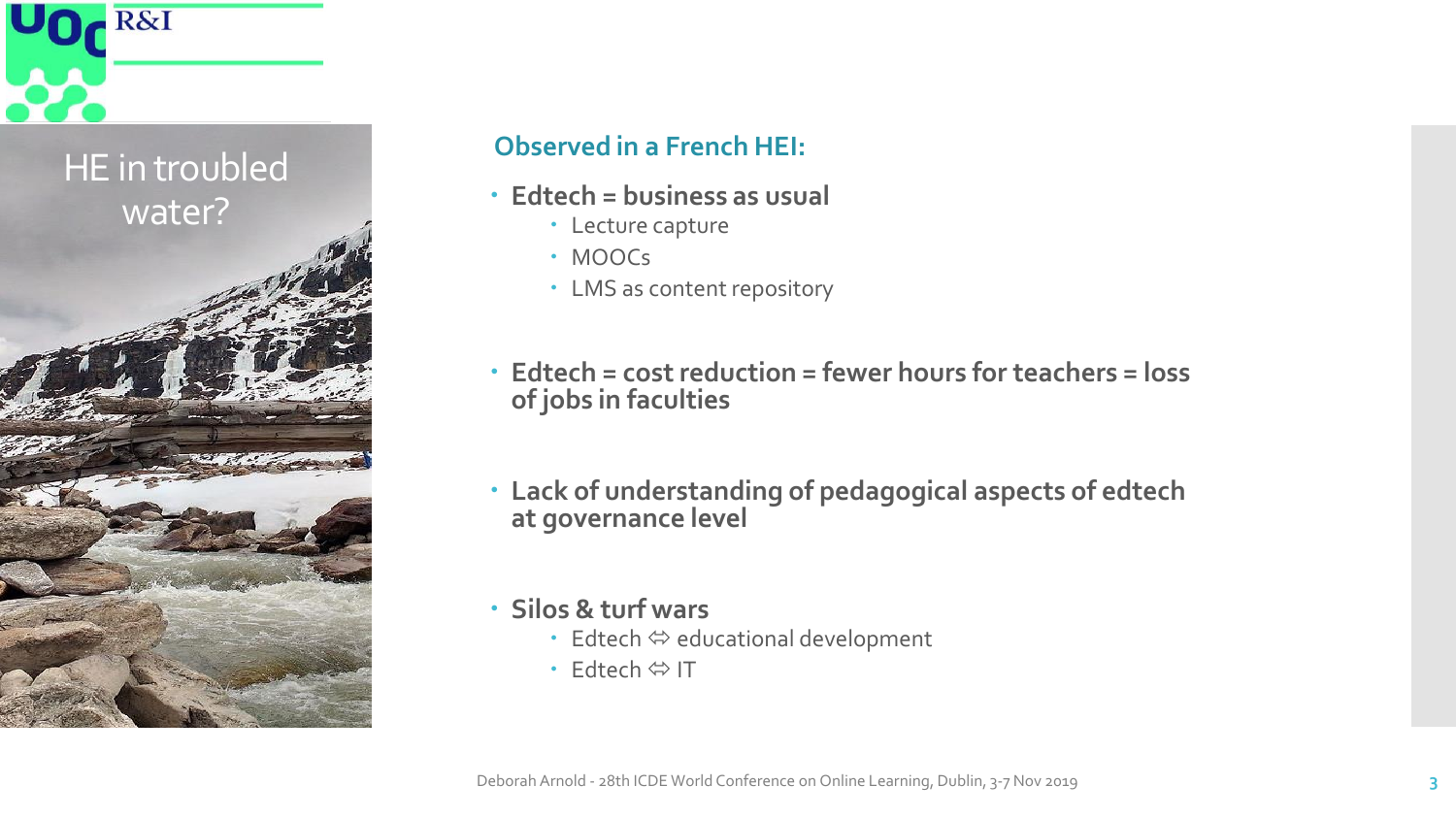

**Lack of strategic thinking about educational technology / digital education** (Bates & Sangrà, 2015)

### **What are the mindsets, attitudes and behaviours of university leaders with respect to technology for teaching and learning?**

- **Leadership literacies** (Davis, 2012)
- **Multiliteracies** (Cope et al., 2017)
- **E-leadership for educational technology** (Jameson, 2013; Preston et al., 2015)
- **Digital education leadership** (Brown et al., 2016)

#### **How do these play out within the complex organisational environment that is HE?** (Bolden et al. 2015)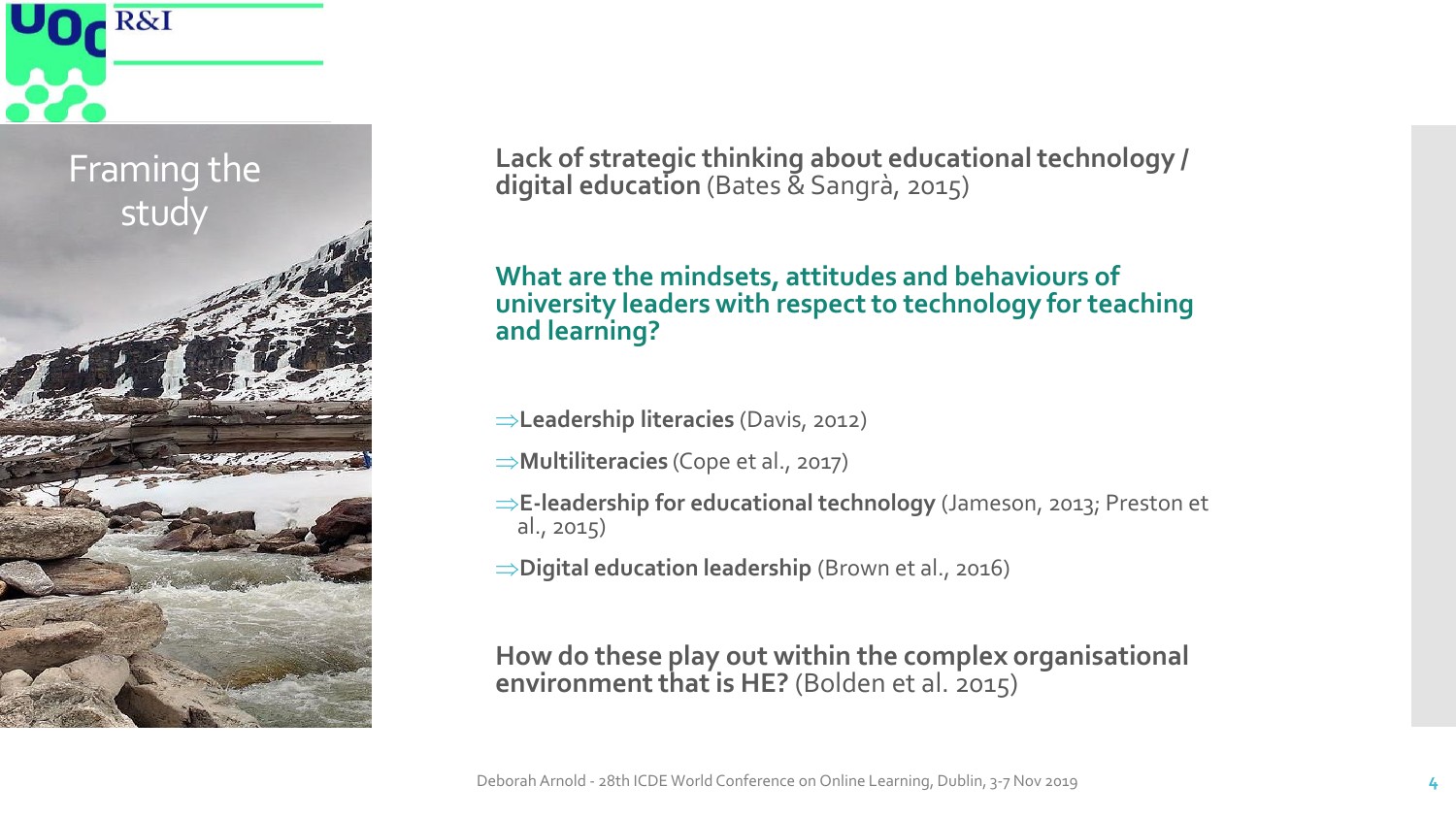

**To find out how a framework of** 

**e-leadership literacies for technology-enhanced learning (TELeLL) can support European campus-based universities in implementing strategic and organisational change to improve the way technology is used for teaching and learning.**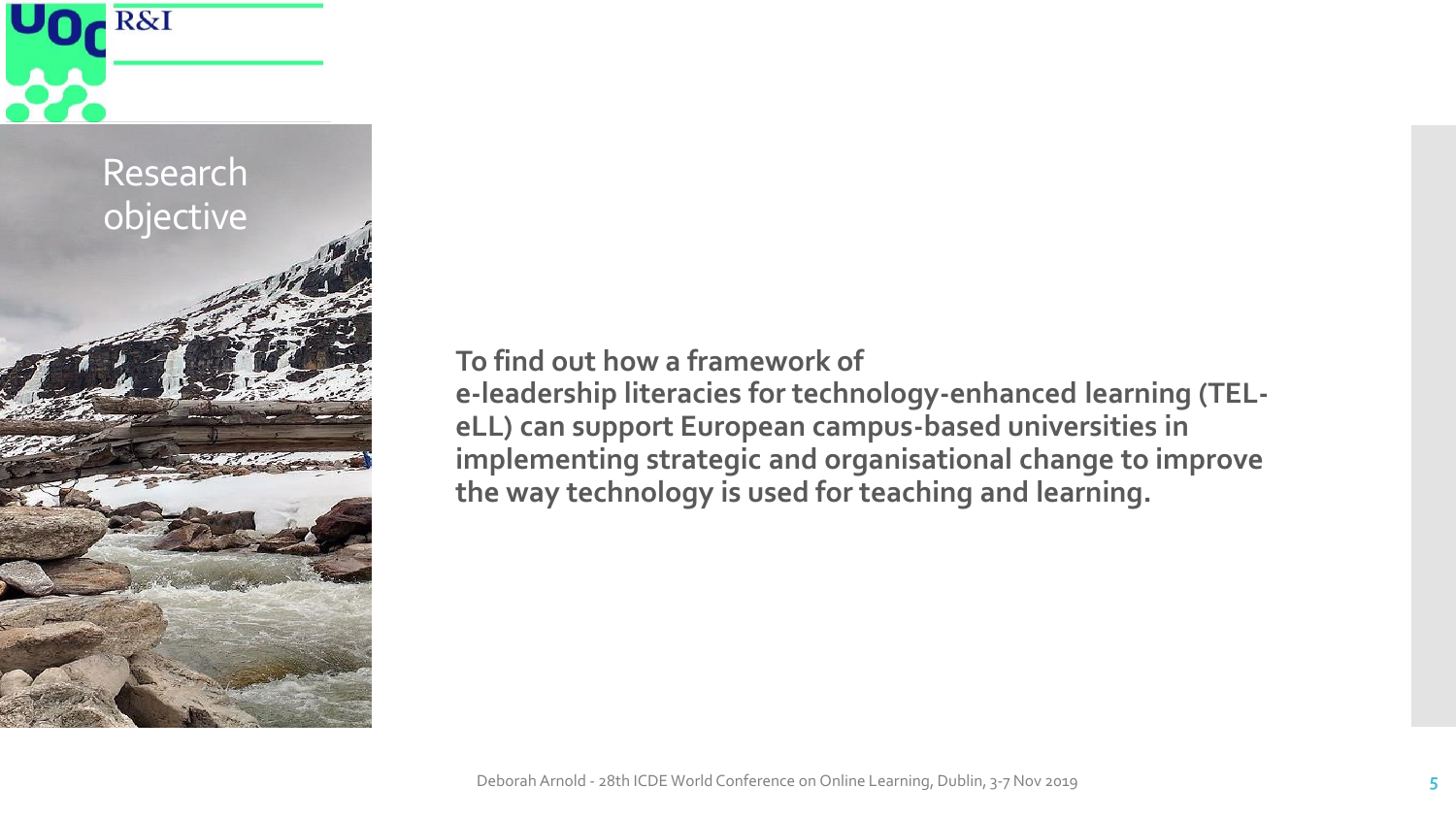

(focus on 1 &2) **1) How can two existing frameworks (Davis, 2012; Jameson, 2013) be combined to create a TEL-eLL framework?**

> **2a) How are TEL-eLL experienced by key informants in selected European universities? 2b) How do key informants in European universities develop (i.e. "learn") TEL-eLL?**

3a) How are TEL-eLL reflected in existing Leadership Development Programmes (LDPs)? 3b) What changes should be proposed to integrate the development of TEL-eLL in LDPs?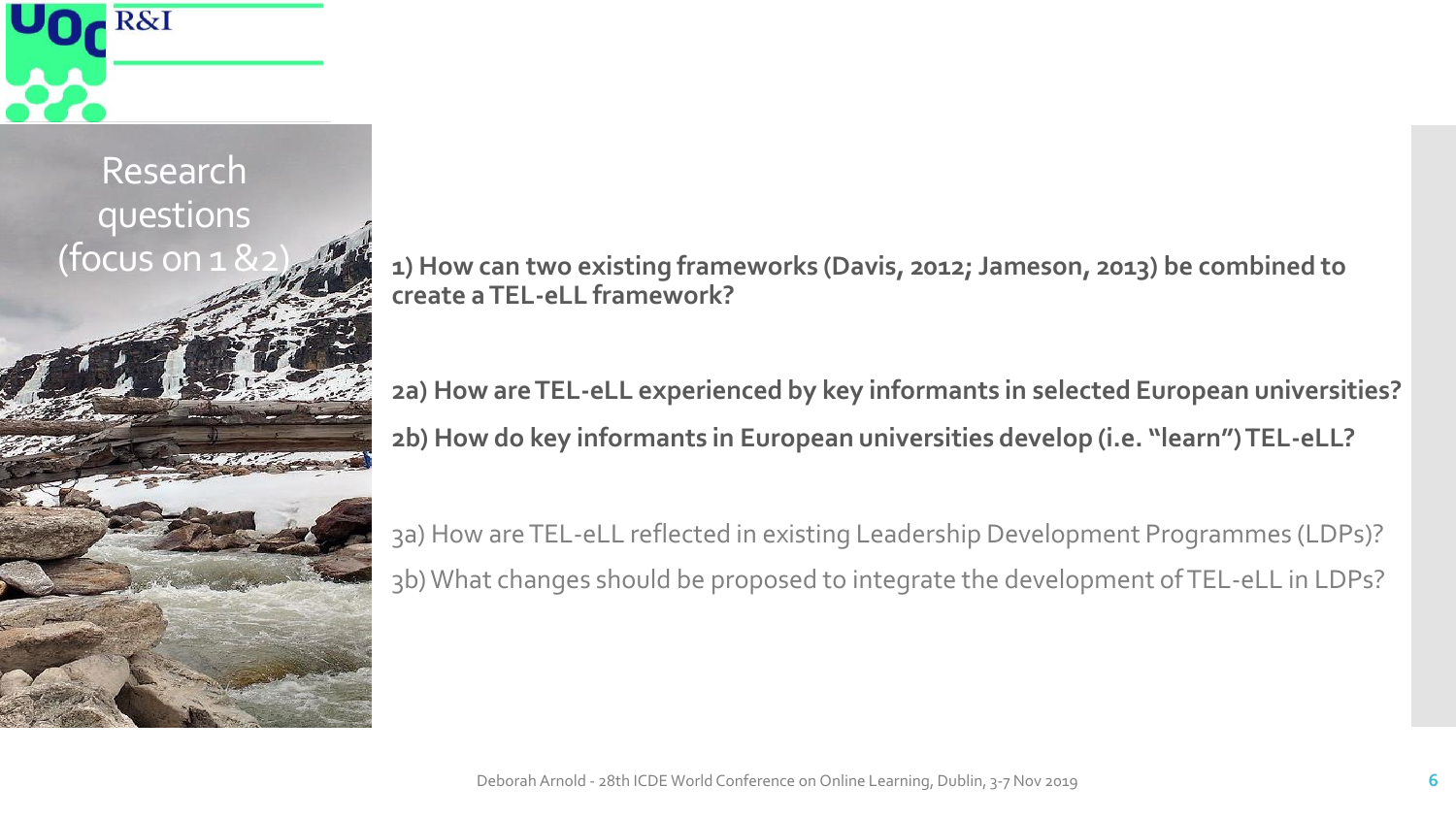

## **Veggie-burger research design: the expert bun**



- **3. Leadership development programmes**
	- Thematic analysis
	- Recommendations

## **2. Three mixed methods case studies** (FR, BE, EN)

- Qualitative: thematic analysis of
	- Interviews with governance, senior and middle management
	- Strategic plans and organisational charts
- Quantitative: online survey among HE teaching staff

## **1. Framework of e-leadership literacies (TEL-eLL)**

Literature review & Delphi study (Arnold & Sangrà, 2018a, 2018b)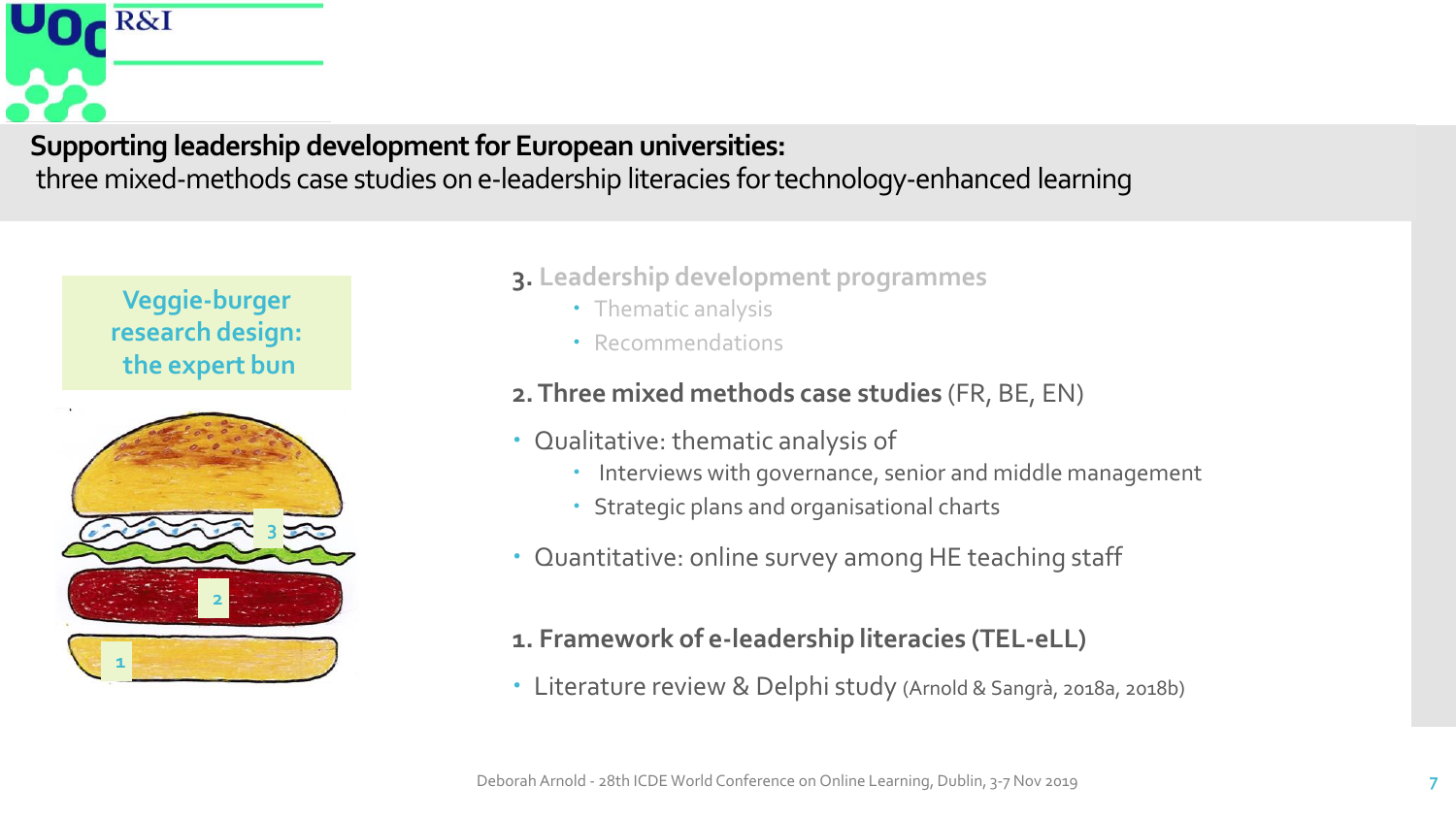| <b>R&amp;I</b>                                  |                                                                                        |  |                                                          |  |  |  |  |  |  |  |
|-------------------------------------------------|----------------------------------------------------------------------------------------|--|----------------------------------------------------------|--|--|--|--|--|--|--|
|                                                 | TEL-eLL framework: MAINTHEMES from Delphi Study (Arnold & Sangrà, 2018b)               |  |                                                          |  |  |  |  |  |  |  |
|                                                 | <b>Cognitive shifts required</b>                                                       |  |                                                          |  |  |  |  |  |  |  |
| <b>Worldly</b>                                  | <b>Sustaining</b>                                                                      |  | Leadingful                                               |  |  |  |  |  |  |  |
| E-leadership visioning                          | <b>Human implications of TEL</b><br><b>Environmental implications of</b><br><b>TEL</b> |  | Leadership style                                         |  |  |  |  |  |  |  |
| Self-relationship with technology               |                                                                                        |  | <b>Branding and public relations</b>                     |  |  |  |  |  |  |  |
| Self-relationship with teaching<br>and learning |                                                                                        |  |                                                          |  |  |  |  |  |  |  |
|                                                 | Enablers once shifts in thinking have occurred                                         |  |                                                          |  |  |  |  |  |  |  |
| <b>Relational</b>                               | <b>Creating shared meaning</b><br><b>Managing relationships</b>                        |  | Learningful                                              |  |  |  |  |  |  |  |
|                                                 |                                                                                        |  | Leader as learningful self                               |  |  |  |  |  |  |  |
|                                                 |                                                                                        |  | Supporting the development of a learningful<br>community |  |  |  |  |  |  |  |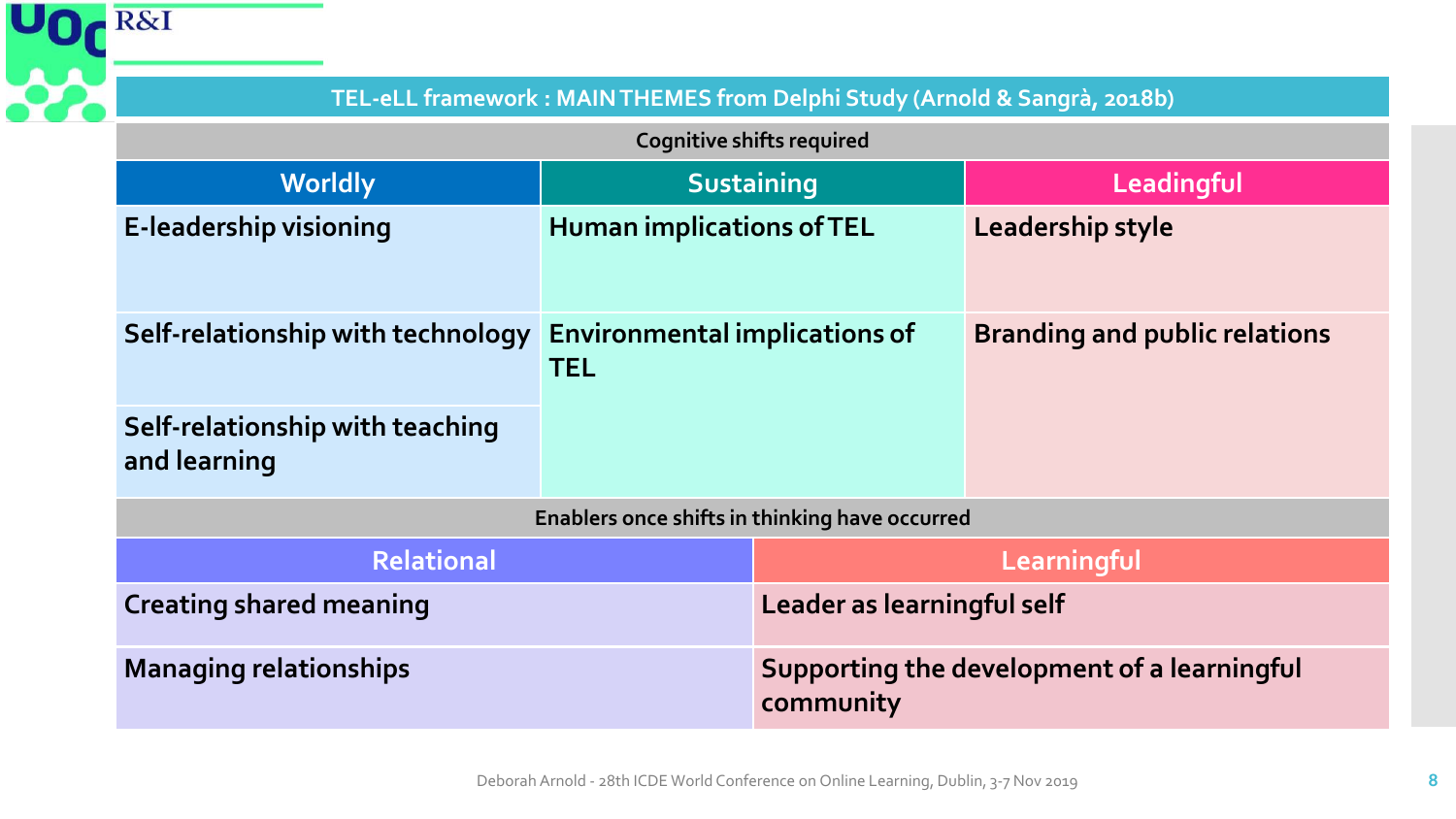#### **CASE STUDIES**

# 3 European campus-based universities

**R&I** 



## QUALITATIVE:

## 16 semi-structured interviews with key informants

|                        | <b>FRANCE</b> | <b>BELGIUM</b> | <b>ENGLAND</b> |
|------------------------|---------------|----------------|----------------|
| Governance (GOV)       |               |                |                |
| Senior Management (SM) |               |                |                |
| Middle management (MM) |               |                |                |

Thematic analysis:

- Closed coding (TEL-eLL framework)
- Open coding
	- New themes (enriching framework)
	- Tensions and counter-examples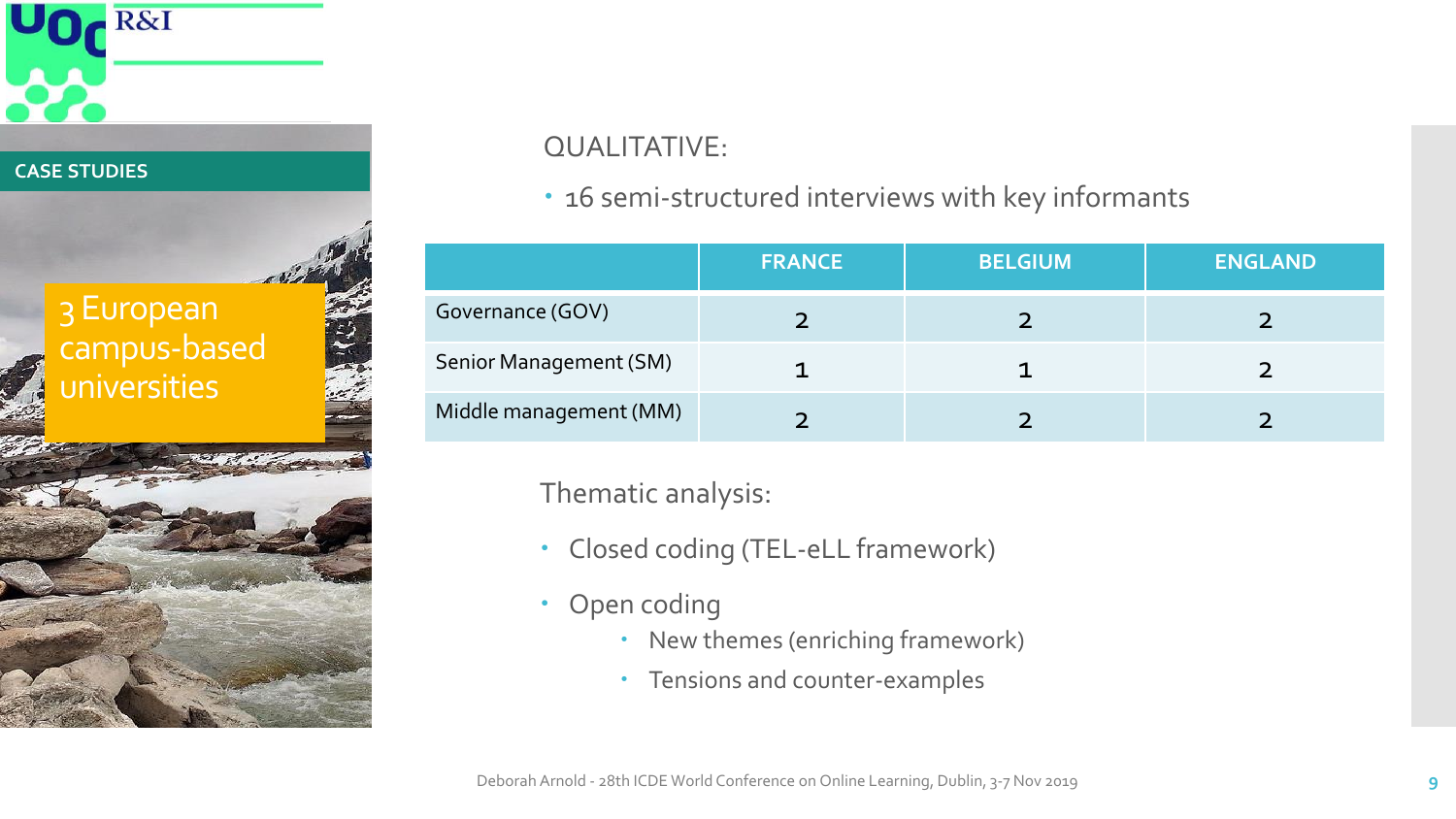

## **CASE STUDIES : preliminary results of thematic analysis**

ENGLAN<br>ENGLANDINGFUL

|                          | <b>TEL-eLL FRAMEWORK</b>            |                    |                                | <b>COUNTER EXAMPLES</b>                  |                                                        |                         |                         | PERCEPT                                |
|--------------------------|-------------------------------------|--------------------|--------------------------------|------------------------------------------|--------------------------------------------------------|-------------------------|-------------------------|----------------------------------------|
| FRANCE                   | WORLDLY                             | <b>LEADINGFUL</b>  | <b>RELATIONAL</b>              | <b>INDIVIDUAL</b>                        | ORGANISA<br><b>TEL-eLL FRAMEWORK (NEW)</b>             | STRAT                   |                         | <b>EXPECT</b>                          |
|                          |                                     | LEARNINGFUL        | <b>SUSTAINING</b>              | <b>WORLDLY (NEW)</b>                     |                                                        | <b>LEADINGFUL (NEW)</b> | <b>RE</b>               | LEA                                    |
|                          |                                     |                    |                                |                                          |                                                        | <b>LEARNINGFUL (NE</b>  |                         | <b>TENSIONS</b>                        |
|                          |                                     |                    |                                |                                          |                                                        |                         |                         |                                        |
|                          | <b>TEL-eLL FRAMEWORK</b><br>WORLDLY | <b>LEADINGFUL</b>  | <b>RELATIONAL</b>              |                                          | <b>TEL-eLL FRAMEWORK (NEW)</b><br><b>WORLDLY (NEW)</b> | <b>LEARNIN</b>          |                         | <b>PERCEPTION OF</b><br><b>WORLDLY</b> |
|                          |                                     |                    |                                |                                          |                                                        |                         |                         |                                        |
| BELGIUM                  |                                     |                    |                                |                                          |                                                        |                         |                         | <b>LEADINGFUL</b>                      |
|                          |                                     |                    |                                |                                          |                                                        |                         | <b>COUNTE</b>           | TE                                     |
|                          |                                     | LEARNINGFUL        |                                | <b>SUSTAINING</b><br><b>RELATIONAL (</b> |                                                        | <b>INDIVI</b>           |                         |                                        |
|                          |                                     |                    |                                |                                          |                                                        | <b>LEADIN</b>           |                         |                                        |
|                          |                                     |                    |                                |                                          |                                                        |                         |                         |                                        |
|                          |                                     |                    |                                |                                          |                                                        |                         |                         |                                        |
|                          | <b>TEL-eLL FRAMEWORK</b>            |                    | <b>TEL-eLL FRAMEWORK (NEW)</b> |                                          |                                                        |                         | <b>COUNTER EXAMPLES</b> |                                        |
|                          | WORLDLY                             | <b>LEARNINGFUL</b> | <b>RELATIONAL</b>              | <b>WORLDLY (NEW)</b>                     |                                                        | <b>LEARNIN</b>          | <b>INDIVIDUAL</b>       |                                        |
|                          |                                     |                    |                                |                                          |                                                        |                         |                         |                                        |
| $\overline{\mathcal{C}}$ |                                     |                    |                                |                                          |                                                        |                         |                         | <b>ORGANISATIONAL</b>                  |

**SUSTAINING** 

**RELATIONAL (NE...** 

LEADINGFUL...

PERCEPTION OF LEA.. LEADIN... RE...

**TENSIONS**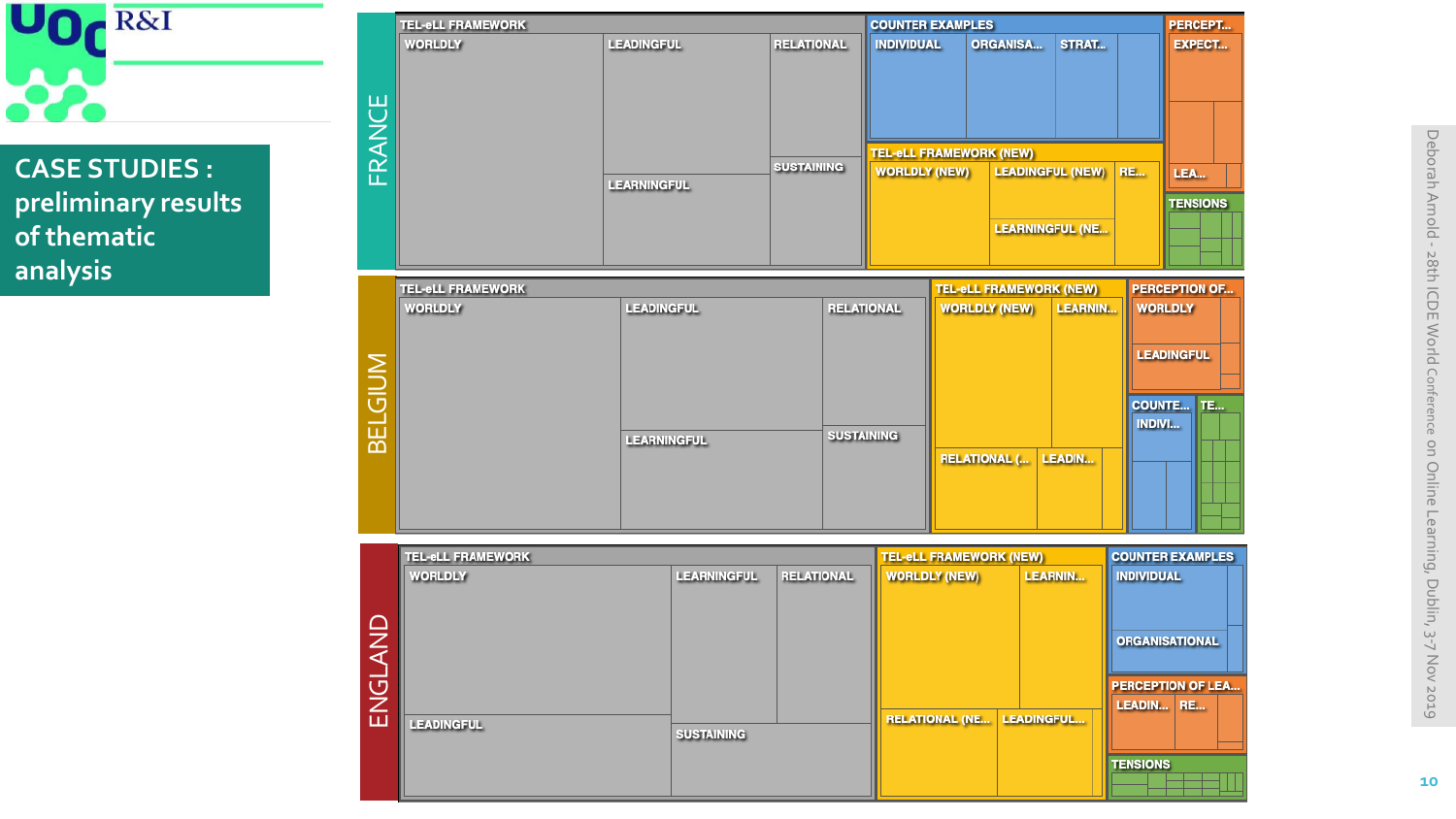

# **WORLDLY LEADERSHIP LITERACY Visionary leadership from the top (BE, EN)**

So we want better learning, better assessment, better evaluation, throughout ... the university.

[GOV1, BE]

We built this place on the basis of what the graduates of the 21st century need, which includes, significantly, the digital. We built this campus on the basis of the view of what higher education should look like.

 $[SM/GOV_1, EN]$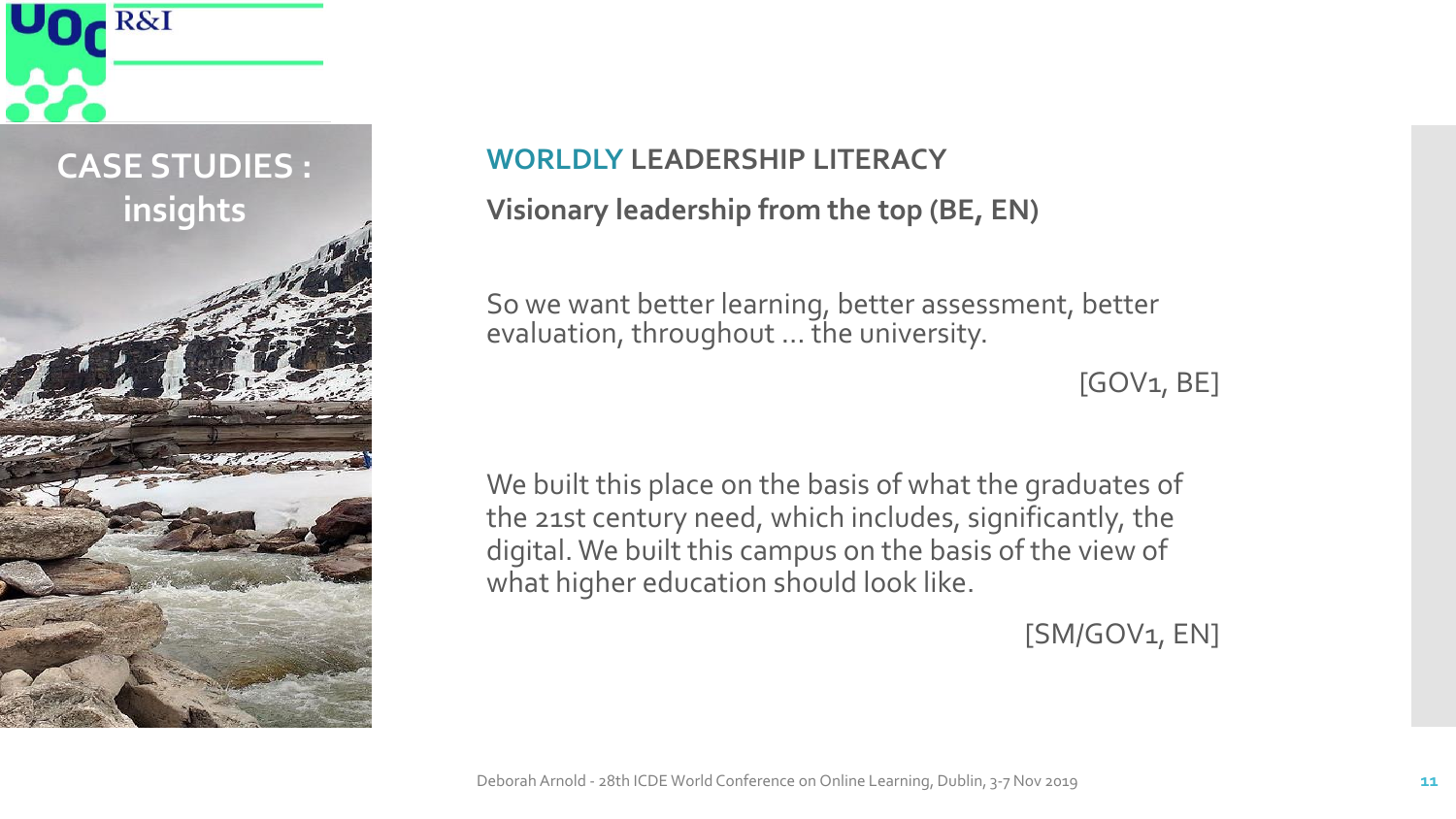

# **WORLDLY LEADERSHIP LITERACY Vision (but lack of agency) in the middle (FR)**

Je pense que l'université a.. un devoir … de former et d'informer ... des usages …mais aussi d'éclairer … l'étudiant sur l'usage du numérique …ses dérives, ce que ça entraîne, … enfin, en faire le citoyen de demain.

[…]

Voilà, clairement j'ai pas de place, on me donne pas la place euh, de faire partie de ce leadership-là.

[MM2, FR]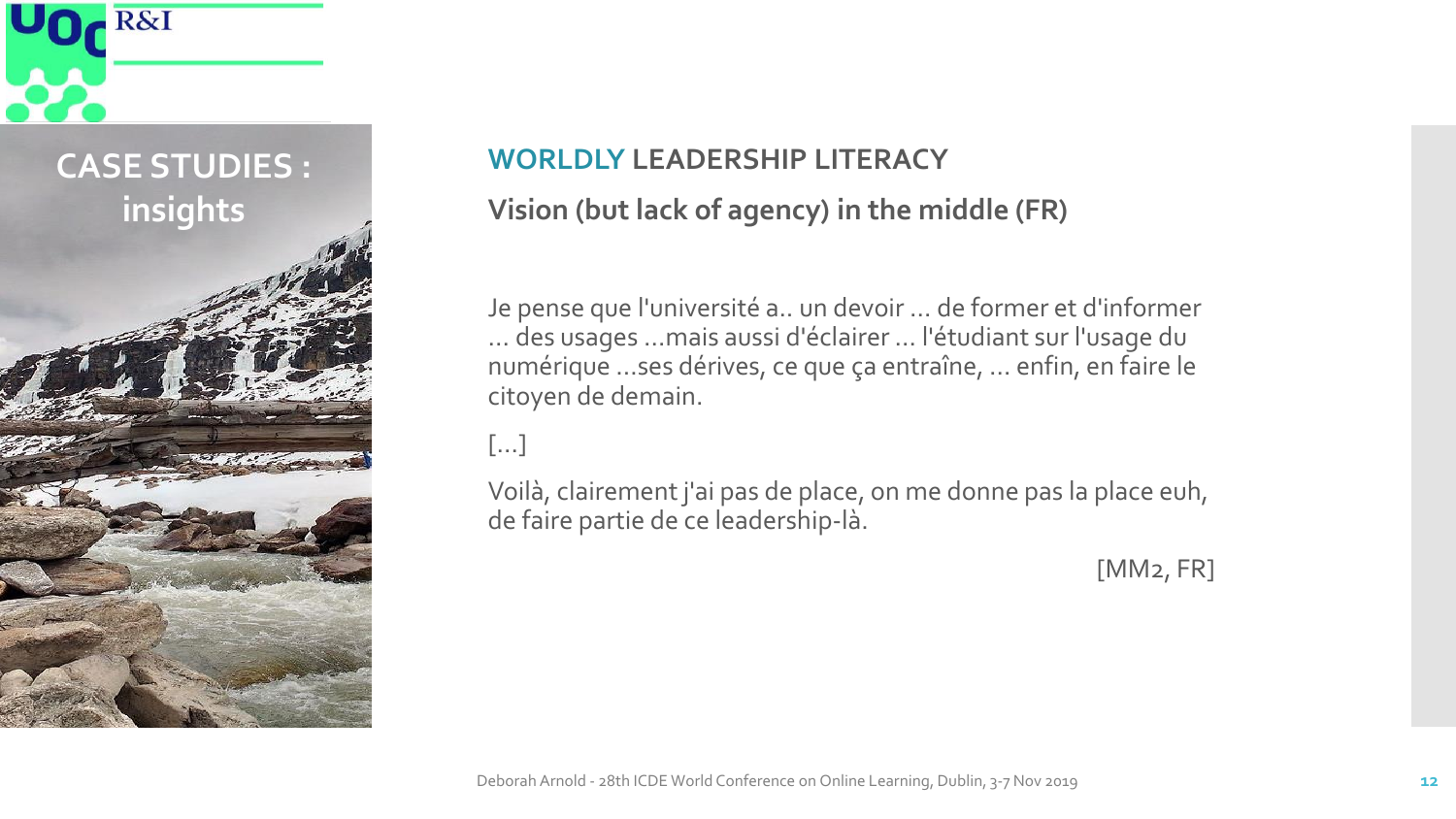

learning

## **SUSTAINING LEADERSHIP LITERACY**

# of coding occurrences (total files = 16)

Files References



challenges

and society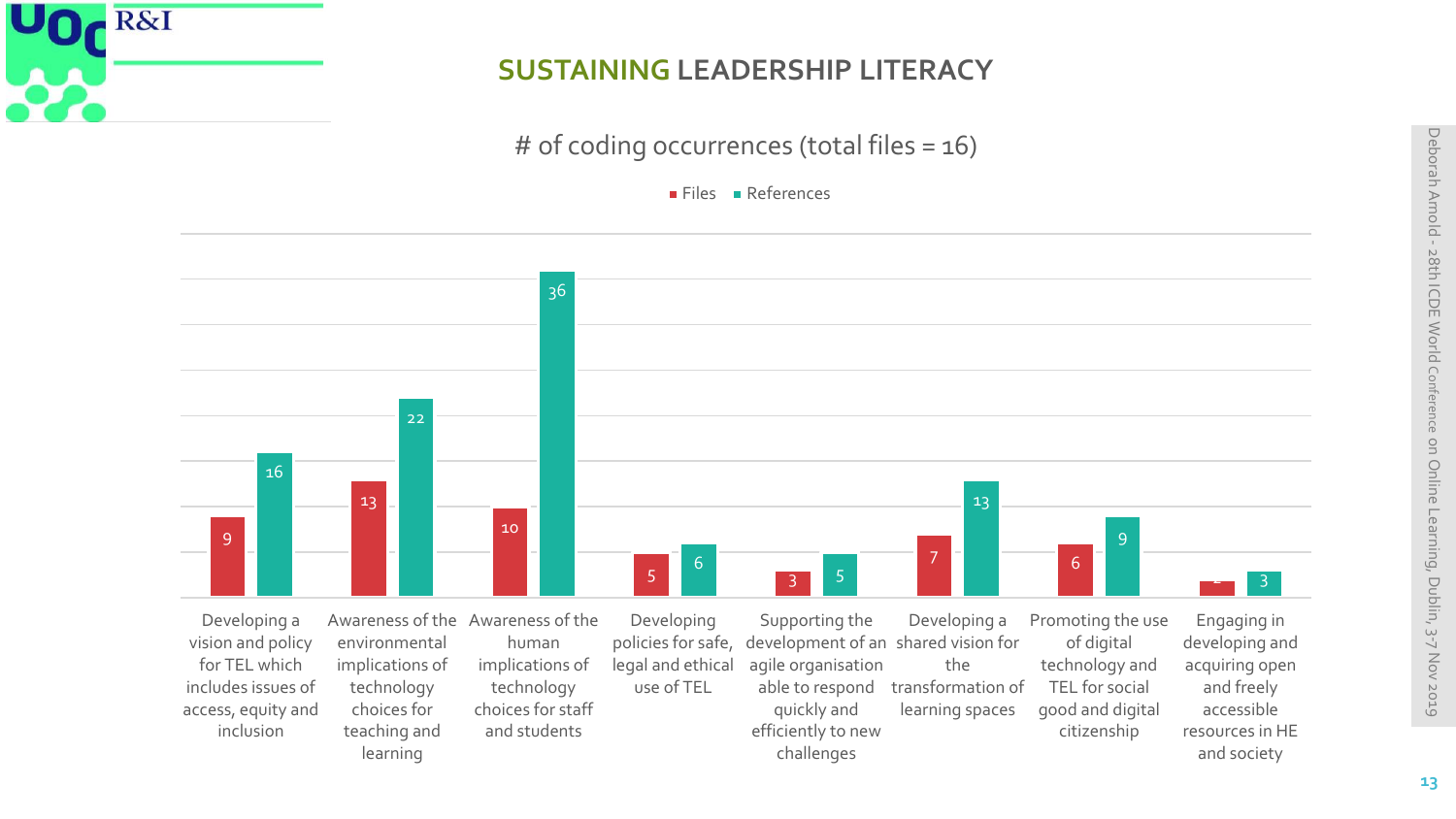

Image by [Sander van der Wel f](mailto:https://www.flickr.com/people/40803964@N08)rom Netherlands [CC BY-SA 2.0 ]

## **LEADINGFUL LEADERSHIP LITERACY**

## **Lack of leadership at faculty level seen as barrier to change**

…putting my head in the sand will mean that all this noise about active blended learning, and technology-rich environments and teaching without lecture theatres, all of that will go away if I put my head in the sand for long enough.

[SM/GOV, EN]

…we have a leadership issue on the level of the deans, ... I do not find that openness and that readiness to… to talk about ambitions, to talk about the way we can reach those ambitions together.

[SM, BE]

## **Strong leadership at faculty level seen as driver for change (FR)**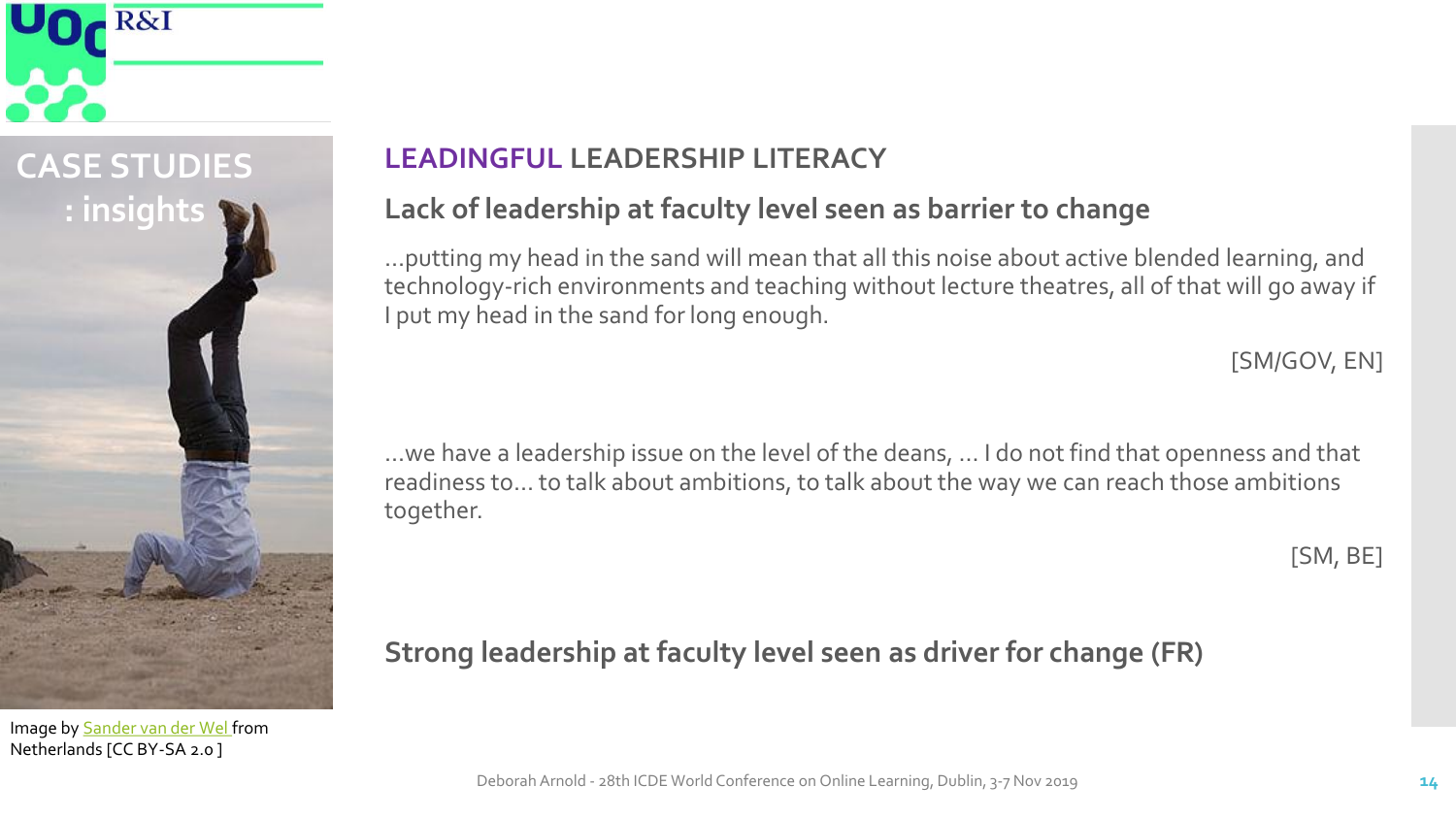

## **RELATIONAL LEADERSHIP LITERACY**

…and more importantly outside committees it's the personal relationships you have with other senior managers and …, academics, it's relationships you have with, with other professional services, that create that environment for them to be able to work in.

 $[SM1, EN]$ 

…it's very much about relationships, not about technology. And it's very much about pedagogy…, we're not obsessed with the technology…, we're much more about how people use it and building relationships with those people.

[MM1, EN]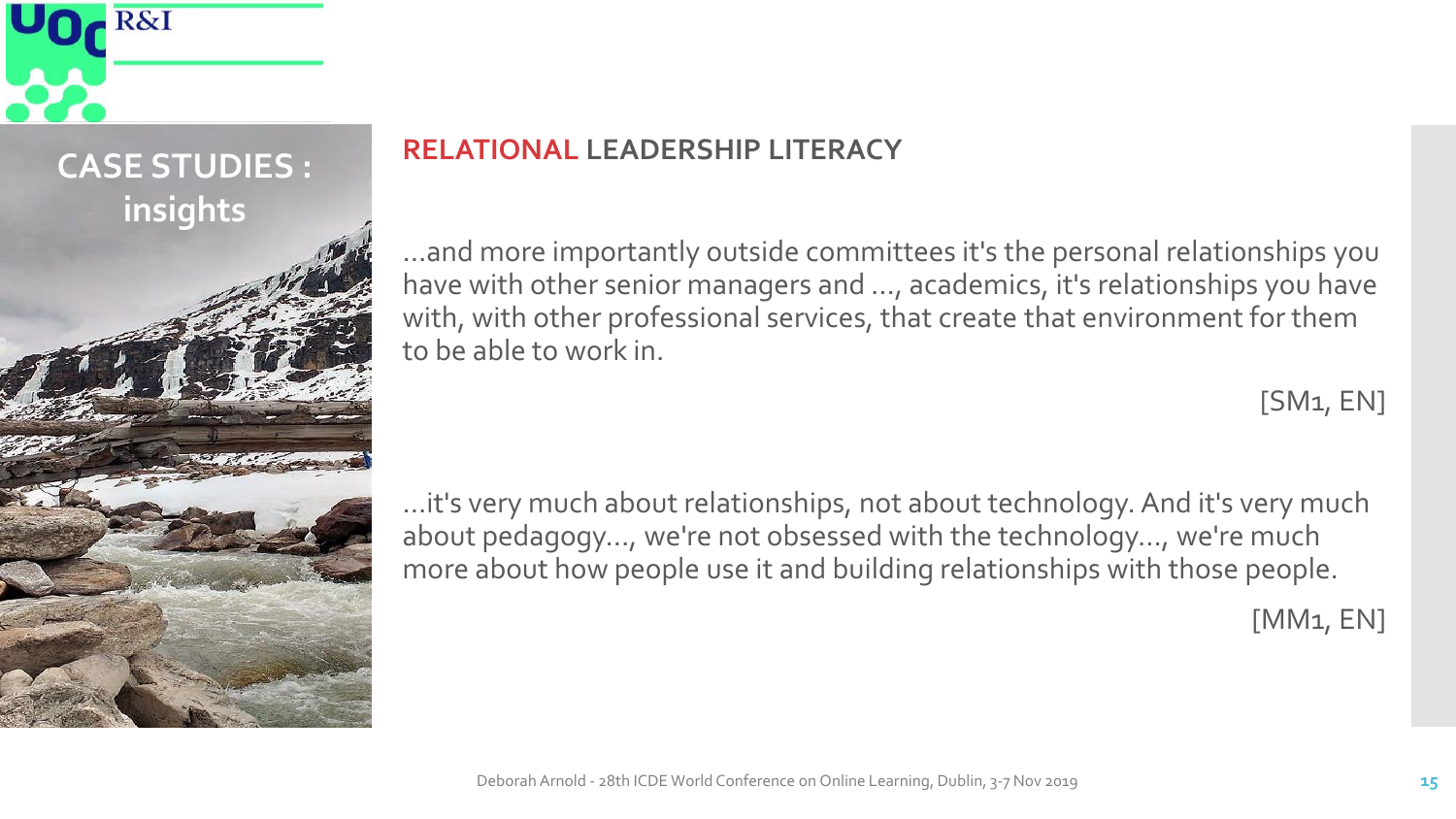

## **LEARNINGFUL LEADERSHIP LITERACY (learningful self)**

**Differences in maturity of attitudes to leadership development (LD)**

#### **Between cases:**

- Not practised, no interest (FR)
- Very high level of interest and practice (EN, BE)

## **According to position within institution:**

- Governance
	- Coaching / mentoring
	- Acknowledge high cost
- Senior management
	- Lack of time
	- Putting team's professional development first
- Middle management
	- Interest, practice and demand (BE, EN)
	- Confusion between management and leadership training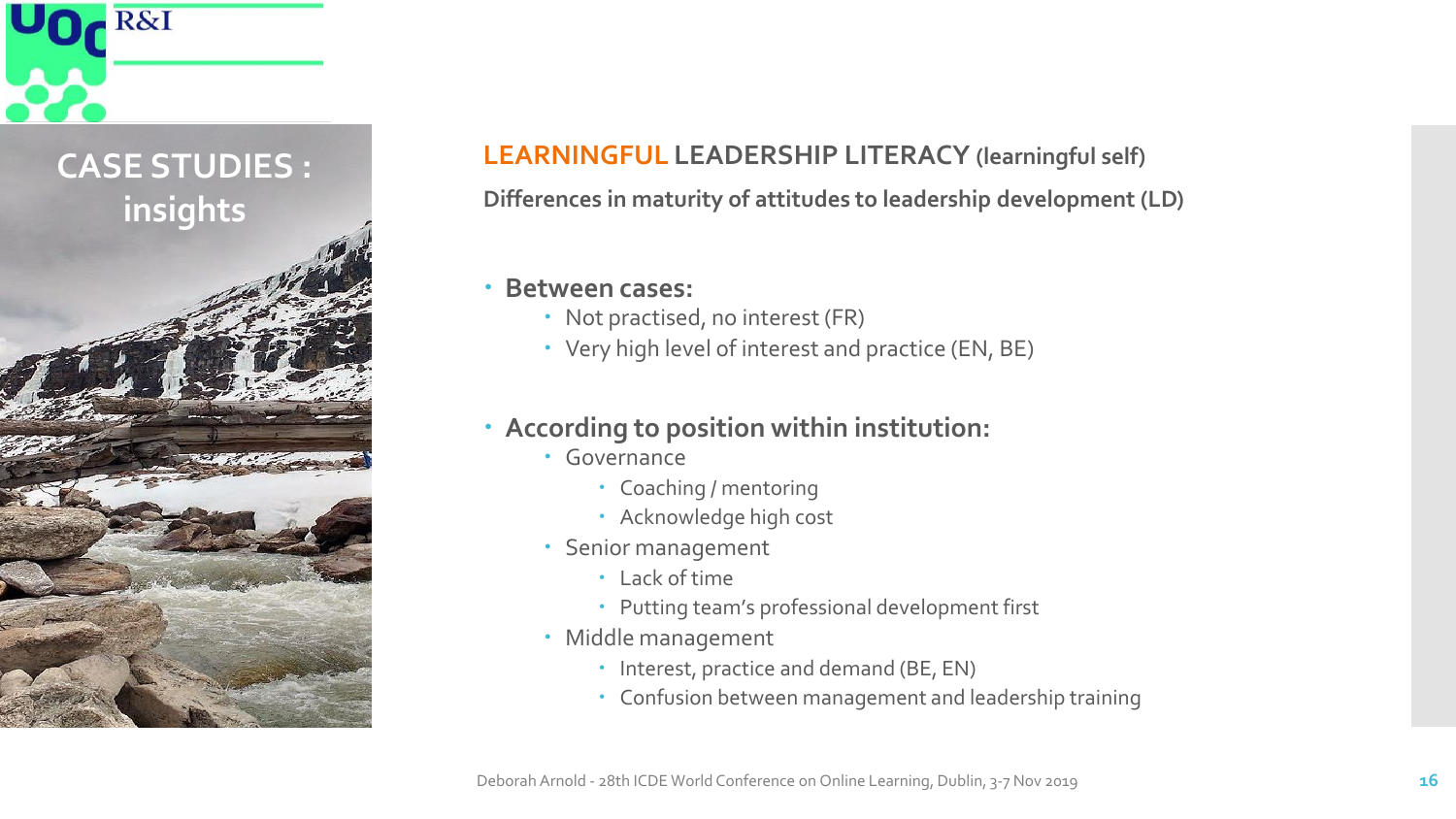

### **LEARNINGFUL LEADERSHIP LITERACY (learningful community)**

- **Promoting a culture of organisational learning and innovation**
	- Teachers as change agents (FR)
	- Key concept in strategic plan (BE)
	- Physical space (EN)
- **Research**
	- Embedded into TEL strategy and practice (EN)
	- Informing practice, plans to develop (BE)
	- Informing educational development but not TEL (FR)
- **Digital scholarship**
	- Not mentioned explicitly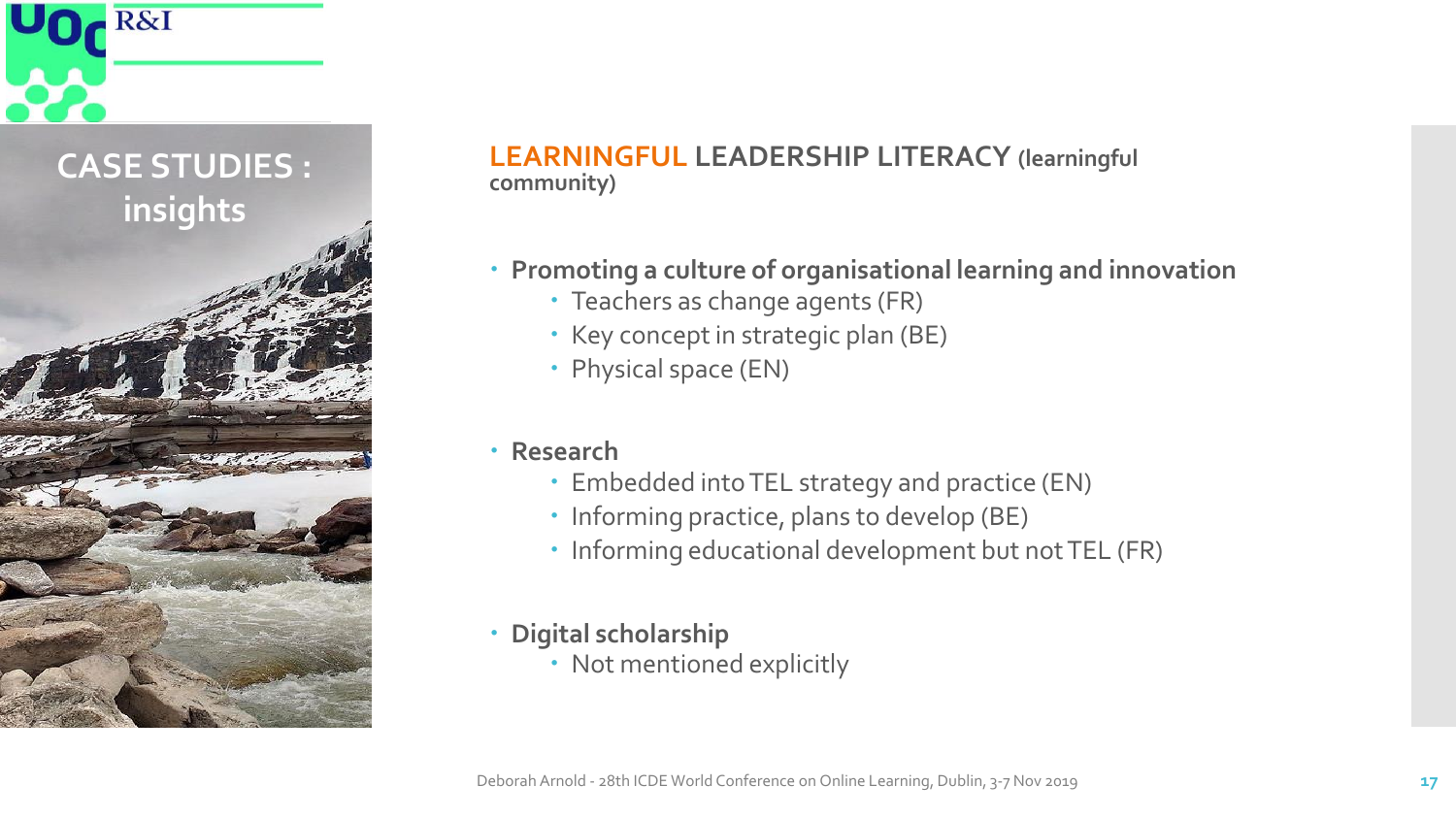

Preliminary conclusions and work in progress

## **A framework of e-leadership literacies for TEL can**

- provide us with insights into the mindsets, attitudes and behaviours of university leaders with respect to technology for teaching and learning,
- contribute to surfacing the institutional and political environment in which this leadership operates.

## *Still to do*

- Gather and analyse data on teachers' perceptions of this leadership
- Apply the framework in thematic analysis of leadership development programmes (LDPs)
- Formulate and validate recommendations for LDPs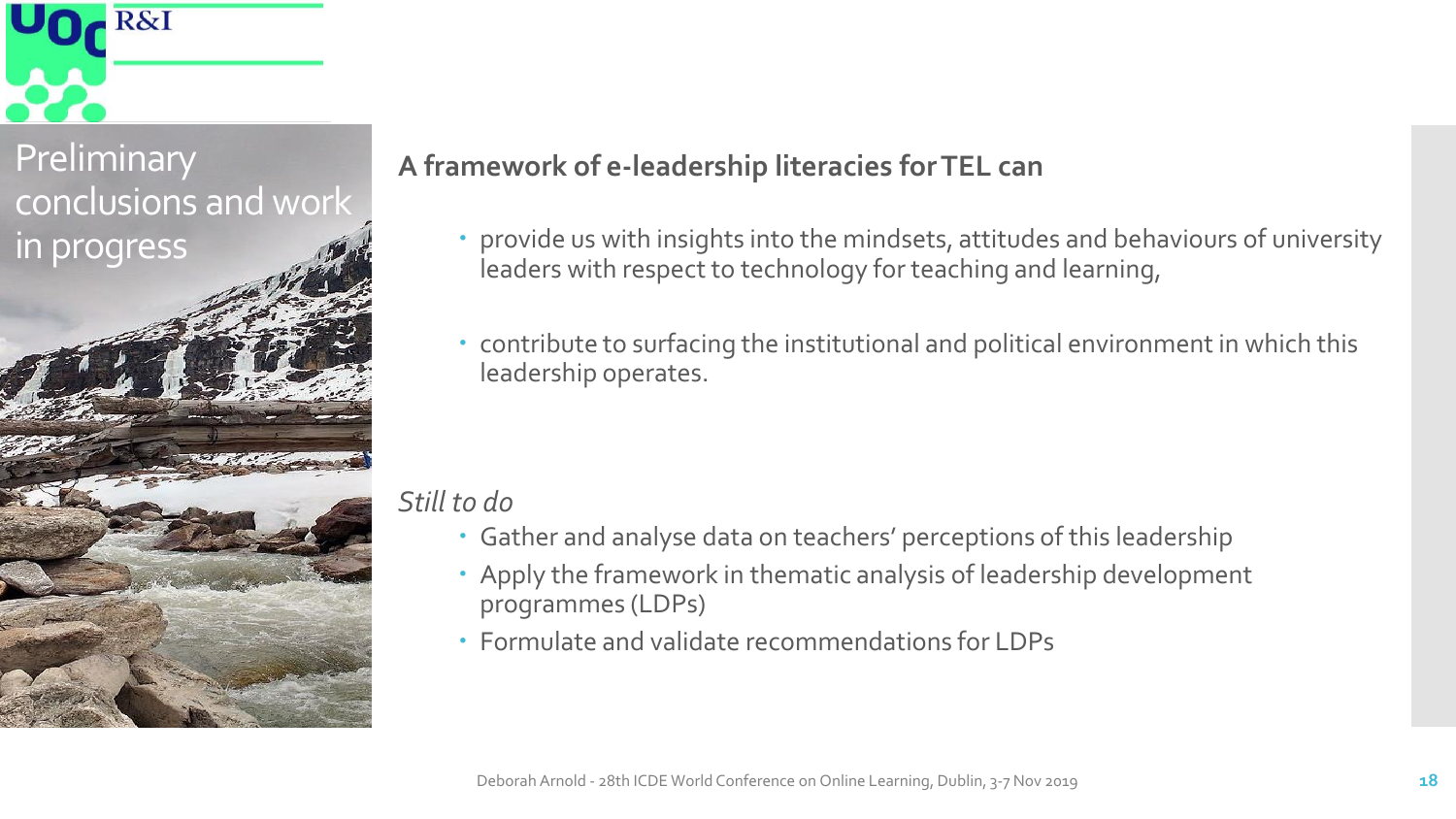

**Thank you!**



**Deborah Arnold** [darnold@uoc.edu](mailto:darnold@uoc.edu) @DebJArnold **Albert Sangrà** [asangra@uoc.edu](mailto:asangra@uoc.edu)

@albert\_sangra

Image by [Sürrell](https://commons.wikimedia.org/wiki/User:S%C3%BCrrell) [CC BY-SA 3.0]